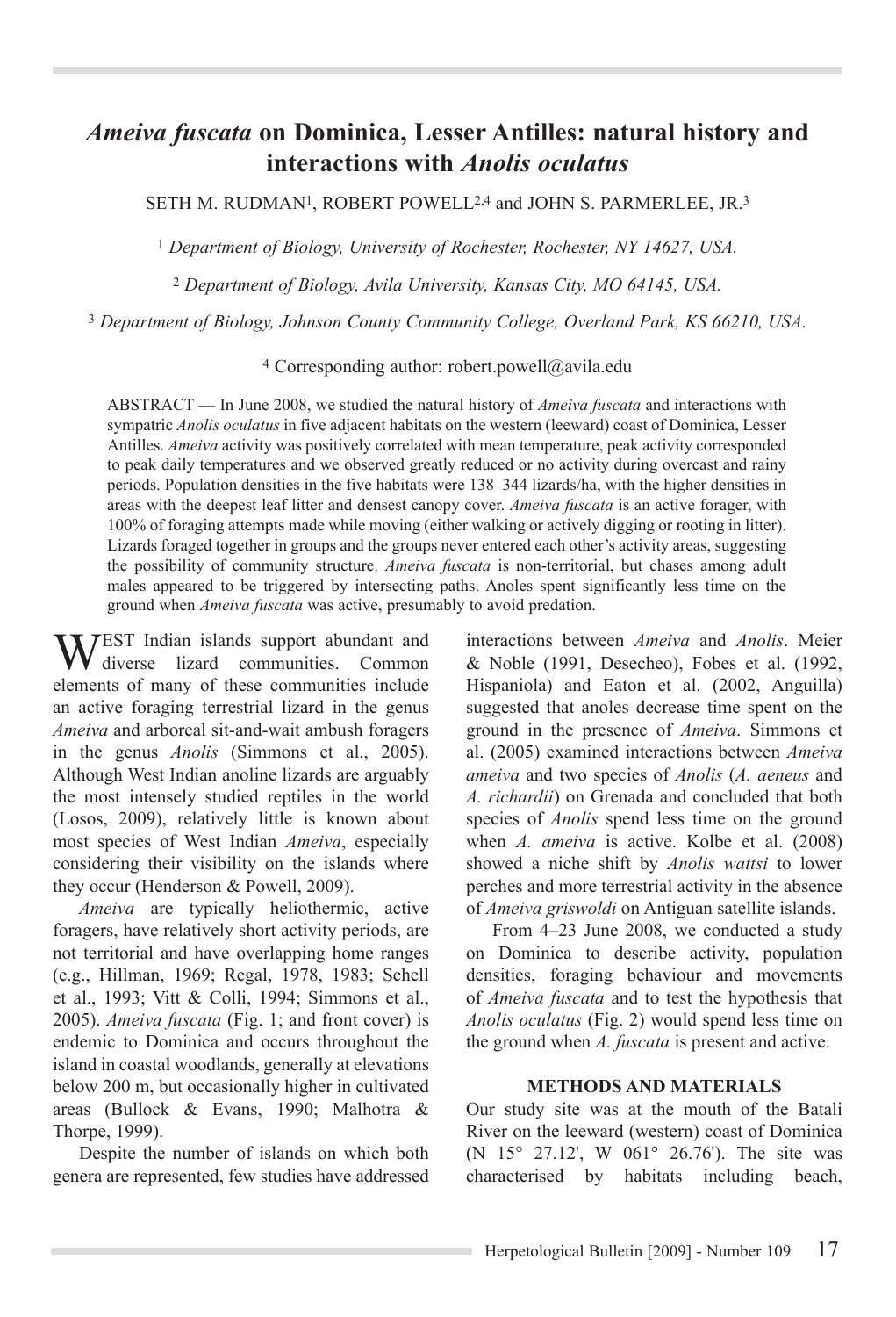| Area | Size $(m^2)$ | <b>Insolation</b> | <b>Most Abundant</b><br><b>Vegetation</b> | <b>Maximum</b><br><b>Number</b> | <b>Estimated</b><br>Density $(\frac{\text{#}}{\text{ha}})$ |
|------|--------------|-------------------|-------------------------------------------|---------------------------------|------------------------------------------------------------|
|      | 1134         | mixed             | ground scrub                              | 39                              | 344                                                        |
| 2    | 2035         | sunny/mixed       | <b>Snake Plant</b>                        | 28                              | 138                                                        |
| 3    | 2554         | mixed             | Mango trees                               | 62                              | 243                                                        |
| 4    | 873          | shade/mixed       | scrub, trees                              | 15                              | 172                                                        |
|      | 1925         | shade/mixed       | Coconut trees                             | 57                              | 296                                                        |

| <b>Table 1.</b> Characterisation of areas/habitats (see text) and maximum numbers of <i>Ameiva fuscata</i> observed |  |  |  |  |  |  |
|---------------------------------------------------------------------------------------------------------------------|--|--|--|--|--|--|
| during any one survey.                                                                                              |  |  |  |  |  |  |

beachside scrub with Sea Grape (*Coccoloba uvifera*) and dry forest interspersed with Mango trees (*Mangifera* sp.). Cleared paths passed between and extended into most areas. Open areas were characterised by grasses, herbaceous forbs and stands of ornamental vegetation, including extensive areas planted in "Snake Plant" (*Sanseveria* sp.).

The five habitat areas (Table 1) were identified after observing what appeared to be natural groupings of *Ameiva* associated with areas of high population densities and corresponding roughly to distinct habitat types. Areas/habitats were characterised by: (1) mix of native and orchard trees with a canopy coverage of 50–80% and a sparse 2–3 m high understory, canopy height of 5–15 m with litter depth of 2–4 cm and occasional human traffic; (2) beachside vegetation with 1–2 m-high understory, canopy coverage of 20–50%, canopy height 4–12 m, sandy substrate with some leaf litter and regular human traffic; (3) orchard trees with sparse 2–4 m-high understory in some areas, canopy coverage ca. 90% over part of the area and ca. 10% over the remainder, canopy height 5–20 m with litter depth of 1–2 cm, abundant fallen fruit and occasional human traffic; (4) mix of native and orchard trees with canopy coverage of 60– 90% and a dense 1–2 m-high understory, canopy height of 5–20 m with a litter depth of 1–2 cm and occasional human traffic; and (5) orchard trees with canopy coverage of 70–90%, leaf litter depth 2–4 cm, abundant fallen fruit, sparse understory and little human traffic.

We conducted 17 45-min surveys at various times from 0700–1730 h, recording time, extent of cloud cover and any precipitation during each visit. Systematically covering each area in a manner designed to avoid multiple encounters with the same lizards, we counted the number of individual *Ameiva fuscata* observed in each of the five contiguous habitats and calculated estimated population densities (numbers of animals/ha) using the maximum number of lizards in any one area at one time relative to the areas (m2) sampled. A data logger (HOBO® TidbiT® v2 Submersible Temperature Logger, Onset Computer Corp., Bourne, Massachusetts, USA) was placed in leaf litter at site 5 to record hourly temperatures during the extent of the study.

We conducted focal animal studies on *A. fuscata*. Observations ranged from < 1 min to 20 mins in duration. In addition to recording anecdotal observations of individuals or groups of lizards, we quantified behaviours using methods of Cooper et al. (2001), recording time spent moving, number of moves and number of feeding attempts while stationary or mobile. We used these observations to calculate moves per minute (MPM), percent time spent moving (PTM) and proportion of feeding attempts while moving (PAM).

Using a paint gun (Forestry Suppliers, Inc., Jackson, Mississippi, USA) and two colours of latex paint diluted 1:1 with water, we marked individual *A. fuscata* active in areas 2 and 5 (along the beach and in a densely shaded area among large boulders), attempting to paint all individuals in three sessions at each location. The two sites were only ca. 40 m apart and no evident barriers precluded movement between the areas. We then observed movements and behaviours of marked lizards to determine if lizards foraging in one area comprised a grouping distinct from those in the other.

In the same five adjacent habitats, at various times of day and under varying weather conditions, we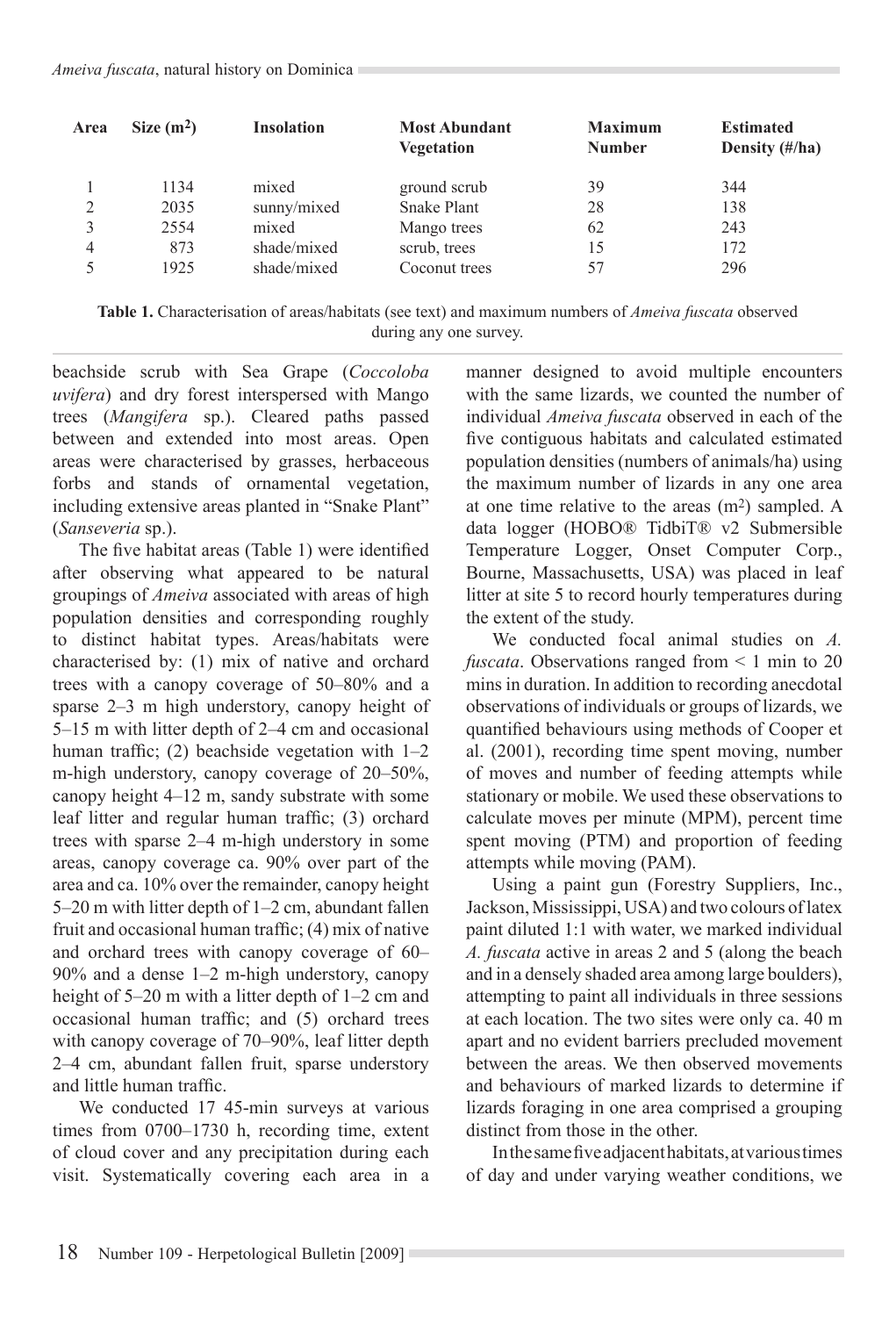

**Figure 1.** Adult male *Ameiva fuscata*. Photograph by Robert Powell.



**Figure 2.** Adult male *Anolis oculatus.* Photograph by Robert Powell.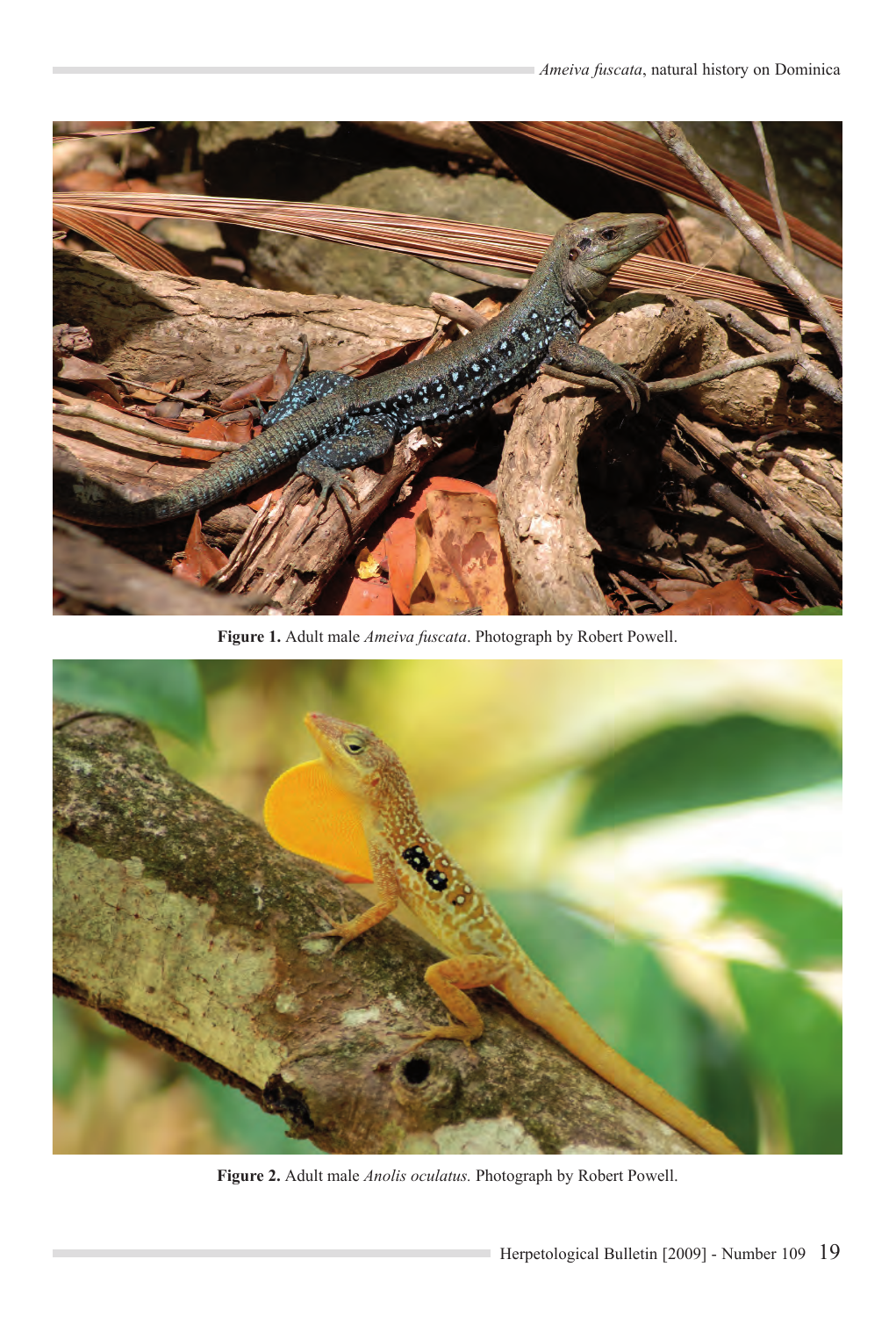conducted 43 10-min surveys of anoles, recording lizard position as either on the ground or on elevated perches (e.g. vegetation or rocks). Anoles were not marked and we may have encountered the same individuals more than once. However, we contend that perches at different times and on different days are independent events predicated by either the presence or absence of *Ameiva* and that we are not guilty of pseudoreplication of data. We recorded time, temperature and general weather conditions during each survey and noted whether *A. fuscata*  was abundant and active  $(1)$ , scarce  $(2)$ , or absent  $(3)$ .

Temperatures were highest just as activity began to decline. The maximum observed population density in any one area was 344 individuals/ha (Table 1). That with the highest density had the deepest leaf litter and the densest canopy cover. Mean MPM for all *A. fuscata* was  $2.1 \pm 0.2$  (0.2–4.9). Mean PTM was  $43.8 \pm 3.3\%$  (3.0–98.2%). PAM was  $100\%$ , with 55.6% of feeding attempts occurring while animals were searching and 44.3% while in one location but actively digging.

Painted individuals were observed daily. The two "subpopulations" were never observed to



**Figure 3.** Mean percent of *Ameiva fuscata* active in all areas and mean ambient surface temperatures by time of day.

We used StatView 5.0 (SAS Institute, Cary, North Carolina, USA) for statistical analyses. Means are presented  $\pm$  one SE. For all tests, alpha =  $0.05$ .

### **RESULTS**

*Ameiva* activity (percent of the maximum number of *Ameiva* observed in a given area) was positively correlated with mean temperature (Spearman Rank Correlation,  $Z = 2.46$ ,  $P = 0.01$ ; Fig. 3), showing clearly that a single peak activity period corresponded with peak daily temperatures. We observed greatly reduced or no activity during overcast and rainy periods, even at times when *Ameiva* were usually active. Observed activity periods were from 08:00–16:00 at a mean surface temperature of  $30.1 \pm 0.7$ °C (26.4–33.3°C), with a peak during late morning  $(09:30-11:30)$ .

co-mingle and never found in areas other than where they were initially painted.

We frequently observed individuals of all sizes foraging together with few interactions between lizards. However, large males regularly chased one another. These chases would sometimes occur between individuals that had been foraging close together for several minutes. In most instances, no obvious cause could be discerned. However, based on five observations, the angle at which paths of moving individuals intersected appeared to trigger at least some chases (i.e., when a large male was about to intersect the path of another large male).

We observed 618 anoles during 43 10-min surveys (289 on the ground, 329 on elevated perches). The mean percent of anoles observed on the ground during all survey periods was  $44.7 \pm$ 4.4% (Fig. 4), but this percent varied considerably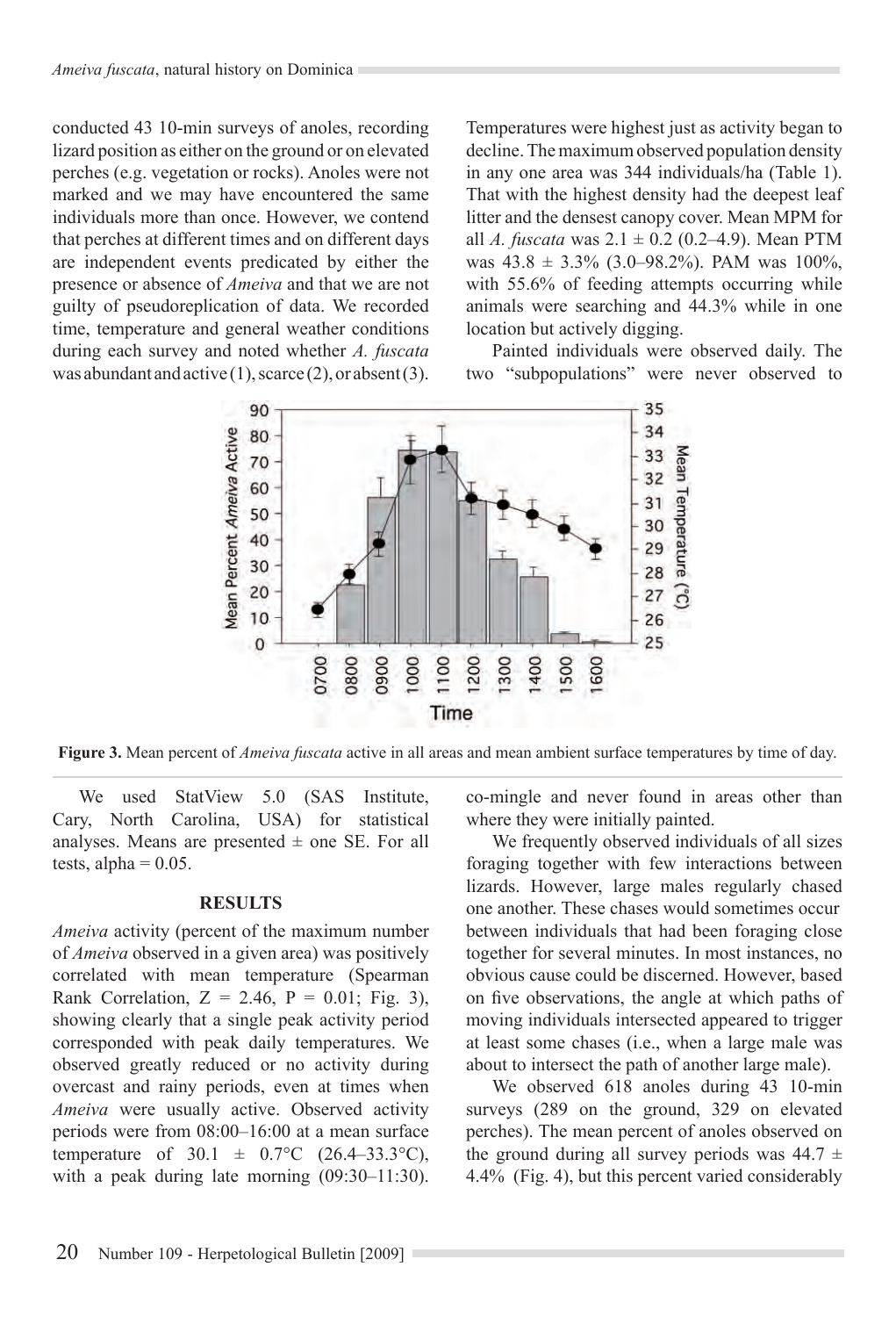

**Figure 4.** Mean percent of *Anolis oculatus* observed on the ground throughout the day.

throughout the day (Fig. 5). Significantly fewer anoles  $(12.2 \pm 1.7\%)$  ventured onto the ground when *Ameiva fuscata* was abundant and active than when few individuals were active  $(21.9 \pm 1)$ 6.7%) or when no *Ameiva* (66.9  $\pm$  2.5%) were seen (one-way contingency tests, all  $\chi^2 \ge 150.4$ , all P  $\le$ 0.0001). Anoles were found on the ground in high numbers at times of day when *Ameiva* were not active (07:00–08:00 and 15:00–17:00), but also during rainy/overcast periods, even at times when *A. fuscata* usually is active (the large number on ground at 11:00 in Fig. 4 reflects observations on rainy days).

#### **DISCUSSION**

Previous studies conducted at the same time of year have shown that some populations of *Ameiva*  (*A. chrysolaema*, Schell et al., 1993; *A. ameiva*, Simmons et al., 2005) exhibit two activity peaks, but that was not evident in this population of *A.* 



**Figure 5.** Mean number of *Anolis oculatus* observed on the ground (dark grey) and on elevated perches (light grey) per 10-min survey at different levels of *Ameiva fuscata* activity (abundant and active = 1, scarce = 2, or absent = 3).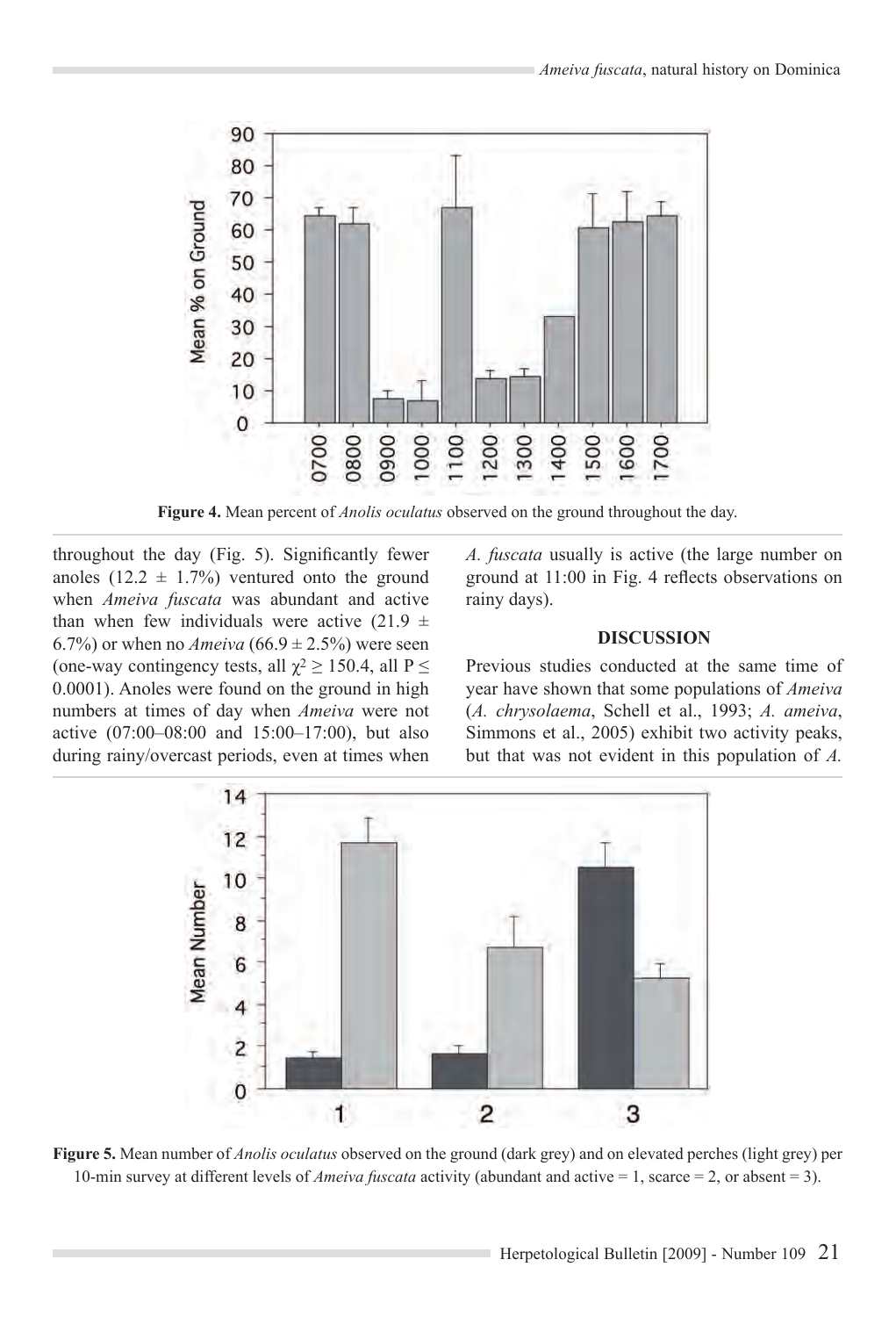*fuscata*. Observed activity periods and the maximum observed population density corresponded with activity periods and the maximum density (379/ ha) observed by Bullock & Evans (1990) for *A. fuscata.* Although our estimates of density are undoubtedly conservative (as they are based on the maximum number of lizards seen at only one time), they are higher than most other population density estimates for West Indian species of *Ameiva*. Meier et al. (1993) calculated 73.7–81.1 *A. polops*/ha on Green Cay (U.S. Virgin Islands); Schell et al. (1993) presented an estimate of 136–144 *A. chrysolaema*/ ha in an altered habitat in the Dominican Republic; Censky (1996) found 74 *A. pleii*/ha on Anguilla and 91/ha on Dog Island; McNair (2003) presented crude and ecological densities of 25 and 128 *A. polops*/ha, respectively, on Protestant Cay (U.S. Virgin Islands); and R. Powell & R.W. Henderson (unpubl. data) estimated 33.8–52.2 *A. exsul*/ ha on Guana Island (British Virgin Islands). Only Simmons et al. (2005) calculated a higher density, 460 adult *A. ameiva*/ha in an "activity area" on Grenada. Because population sizes were estimated using different methods, however, direct comparisons may not be appropriate.

Maximum observed densities of *A. fuscata*  presumably reflect the availability of resources in each area. Those with the highest density (Table 1) had the deepest leaf litter and the densest canopy cover. Abundant leaf litter may harbour more abundant prey. The high tolerance of shaded habitats is unusual in West Indian species of *Ameiva*, which generally are associated with open situations (Henderson & Powell, 2009). Historically, however, open habitats may have been present on Dominica only intermittently after hurricanes, forcing the species to adapt to areas with closed canopies, in which they exploit small sun-lit patches to bask.

Observed values for MPM, PTM and PAM are comparable to those observed by Simmons et al. (2005) for *A. ameiva* (MPM =  $5.6 \pm 0.5$ , PTM =  $51.2 \pm 3.9\%$ , PAM=  $96.0 \pm 2.0\%$ ). Cooper et al. (2001) described PAM as a means of quantifying foraging methods in conjunction with MPM and PTM. Our data clearly indicated that *A. fuscata*  employed an active foraging strategy, which is characteristic of teiid lizards in general (Cooper et al., 2001) and West Indian species of *Ameiva* in

particular (e.g., Hodge et al., 2003).

Home ranges of West Indian species of *Ameiva* are known to overlap (e.g., Kerr et al., 2005; Simmons et al., 2005) and appear to vary considerably in size. Simmons et al. (2005) recorded mean home range sizes for *A. ameiva* on Grenada of 648  $\pm$  252 m<sup>2</sup> (adult males) and 204  $\pm$  55 m<sup>2</sup> (adult females). Censky (1995) noted larger home ranges for *A. plei* on Anguilla (1551  $\pm$  566 m<sup>2</sup> for males,  $864 \pm 504$  m<sup>2</sup> for females). However, those observed by Lewis & Saliva (1987) for *A. exsul* on Puerto Rico (377 m<sup>2</sup>, 174 m<sup>2</sup>) were slightly smaller and those reported by Schell et al. (1993) for *A. chrysolaema* in a partially confined habitat in the Dominican Republic (250  $\pm$  122 m<sup>2</sup>, 115  $\pm$  102 m2), by Meier et al. (1993) for *A. polops* on Green Cay off St. Croix (190  $\pm$  86 m<sup>2</sup> for both sexes) and by Kerr et al. (2005) for *A. erythrocephala*  on St. Eustatius (101  $\pm$  36 m<sup>2</sup>, 54  $\pm$  12 m<sup>2</sup>) were considerably smaller. The consistency with which marked *A. fuscata* were resighted only in those areas where originally seen during the current study suggests that groups of individuals have relatively small home ranges where population densities are high. That individuals with the same paint colour were consistently observed together also was suggestive of a previously undescribed community structure. In addition, individuals were frequently observed making foreleg movements that appeared to serve a communicative function and seemed to be directed at other lizards within the group. Furthermore, individuals often interrupted foraging behaviour and appeared to monitor the activity of nearby animals.

*Ameiva fuscata* and congeners in general have been described as non-territorial (e.g. Schell et al., 1993; Hodge et al., 2003) and observations of individuals of all sizes foraging together supported that contention. However, large males occasionally chased each other while foraging, which would indicate that defence of individual space may occur. This aggression appears to be triggered by the angle at which paths of actively foraging individuals intersect. Mate-guarding, which has been described for some populations of *A. pleii* (Censky, 1995), also might result in agonistic interactions, but we observed only one instance of what might have been construed as mate-guarding.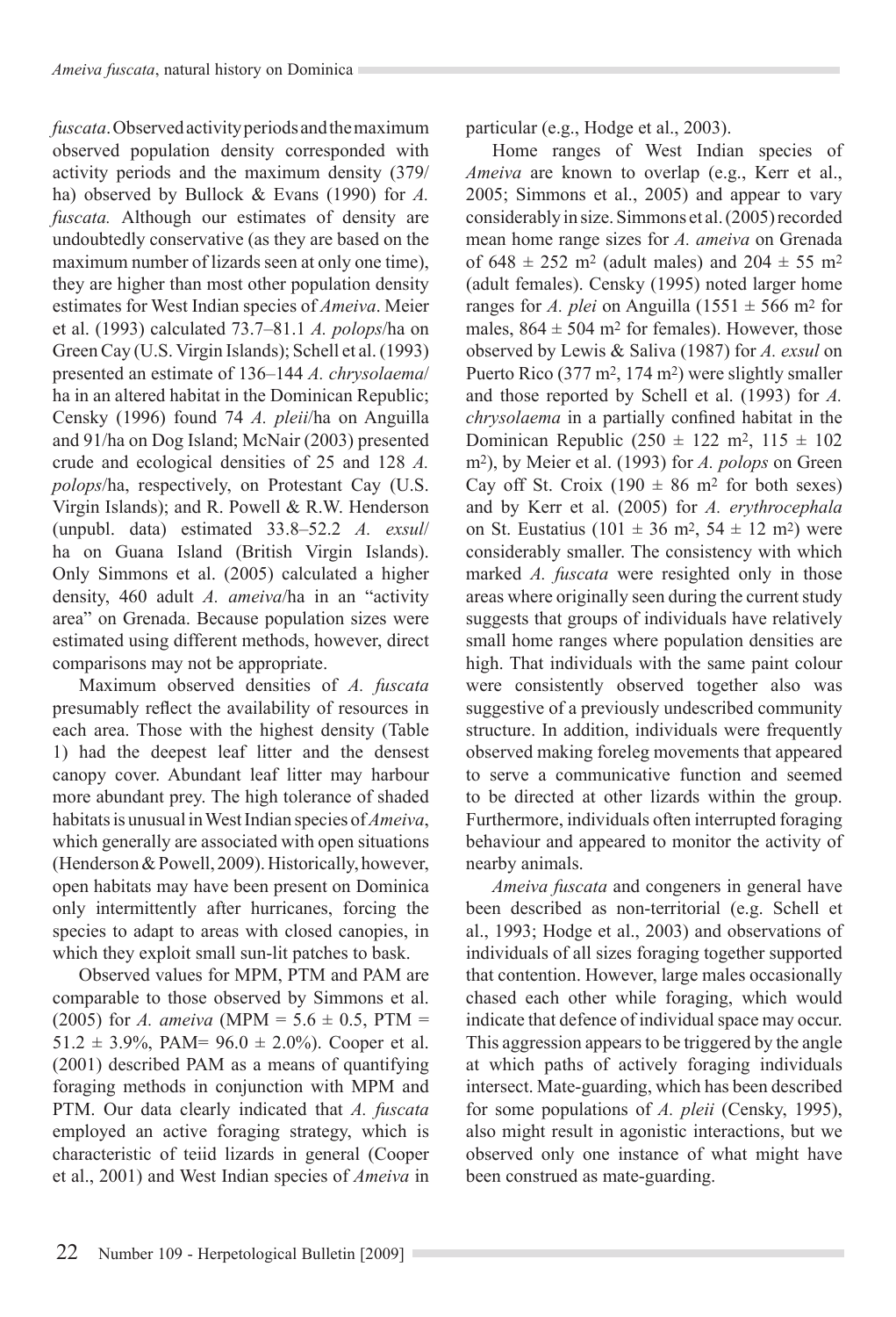At our study site, *Anolis oculatus* was active from dawn to dusk (N.J. Vélez Espinet & E.A. Daniells, unpubl. data). Time spent on the ground by anoles was not dependent on the time of day or any single environmental condition, but instead appeared to be influenced primarily by the presence of *Ameiva*. As proposed by Simmons et al. (2005) and supported by our observations of successful predation on anoles by *Ameiva*, the principal cause of this behaviour by anoles appears to be predator avoidance.

In general, our observations suggest that the natural history of Dominican *Ameiva fuscata* is generally comparable to that of other West Indian congeners. These lizards are largely terrestrial, heat-loving, non-territorial active foragers. At our study site, however, they did not exhibit the bimodal activity period evident in at least some populations of some congeners and their predilection for foraging in heavily shaded areas was unusual. Observations of possible community structure and that aggression between adult males might be triggered by intersecting trajectories of moving lizards are new. Although these phenomena currently are supported solely by anecdotal data, they are worthy of further investigation. Also, despite warnings by Micco et al. (1997) that information pertaining to a single population might not be extrapolated accurately to other populations (much less to other species), responses by *Anolis oculatus* to *Ameiva fuscata* were essentially similar to those observed between anoles and *Ameiva ameiva* on the island of Grenada (Simmons et al., 2005).

# **ACKNOWLEDGEMENTS**

Arlington James, Forest Officer, Forestry, Wildlife and Parks Division, Ministry of Agriculture & the Environment, Commonwealth of Dominica, was instrumental in issuing permits to conduct research in Dominica and facilitated our efforts in myriad ways. Protocols were approved by the Avila University Animal Care and Use Committee. Robert W. Henderson reviewed an earlier draft of this manuscript and contributed exceedingly helpful suggestions. Fieldwork was funded by a grant from the National Science Foundation (USA) to Robert Powell (DBI-0242589).

## **REFERENCES**

- Bullock, D.J. & Evans, P.G.H. (1990). The distribution, density and biomass of terrestrial reptiles in Dominica, West Indies. *J. Zool.*  (Lond.) **222**, 421–443.
- Censky, E.J. (1995). Mating strategy and reproductive success in the teiid lizard, *Ameiva plei*. *Behavior* **132**, 529–557.
- Censky, E.J. (1996). The evolution of sexual size dimorphism in the teiid lizard *Ameiva plei*: A test of alternative hypotheses. In: *Contributions to West Indian Herpetology: A Tribute to Albert Schwartz*, pp. 277–289. Powell, R. & Henderson, R.W. (Eds.), Contributions to Herpetology, Vol. 12. Ithaca, New York: Society for the Study Amphibians and Reptiles.
- Cooper, W.E., Jr., Vitt, L.J., Caldwell, J.P., & Fox, S.F. (2001). Foraging modes of some American lizards: Relationships among measurement variables and discreteness of modes. *Herpetologica* **57**, 65–76.
- Eaton, J.M., Larimer, S.C., Howard, K.G., Powell, R., & Parmerlee, J.S., Jr. (2002). Population densities and ecological release of a solitary species: *Anolis gingivinus* on Anguilla, West Indies. *Carib. J. Sci.* **38**, 27–36.
- Fobes, T.M., Powell, R., Parmerlee, J.S., Jr., Lathrop, A., & Smith, D.D. (1992). Natural history of *Anolis cybotes* (Sauria: Polychridae) in a disturbed habitat in Barahona, Dominican Republic. *Carib. J. Sci.* **28**, 200–207.
- Henderson, R.W. & Powell, R. (2009). *Natural History of West Indian Reptiles and Amphibians.* Gainesville, Univ. Press of Florida.
- Hillman, P.E. (1969). Habitat specificity in three sympatric species of *Ameiva* (Reptilia; Teiidae). *Ecology* **50**, 476–481.
- Hodge, K.V.D., Censky, E.J., & Powell, R. (2003). *The Reptiles and Amphibians of Anguilla, British West Indies.* The Valley, Anguilla National Trust. 72 pp.
- Kerr, A.M., Powell, R., & Parmerlee, J.S. Jr. (2005). *Ameiva erythrocephala* (Teiidae) on Sint Eustatius, Netherlands Antilles: Baseline data on a small population in a severely altered habitat. *Carib. J. Sci.* **41**, 162–169.
- Kolbe, J.J., Colbert, P.L., & Smith, B.E. (2008).